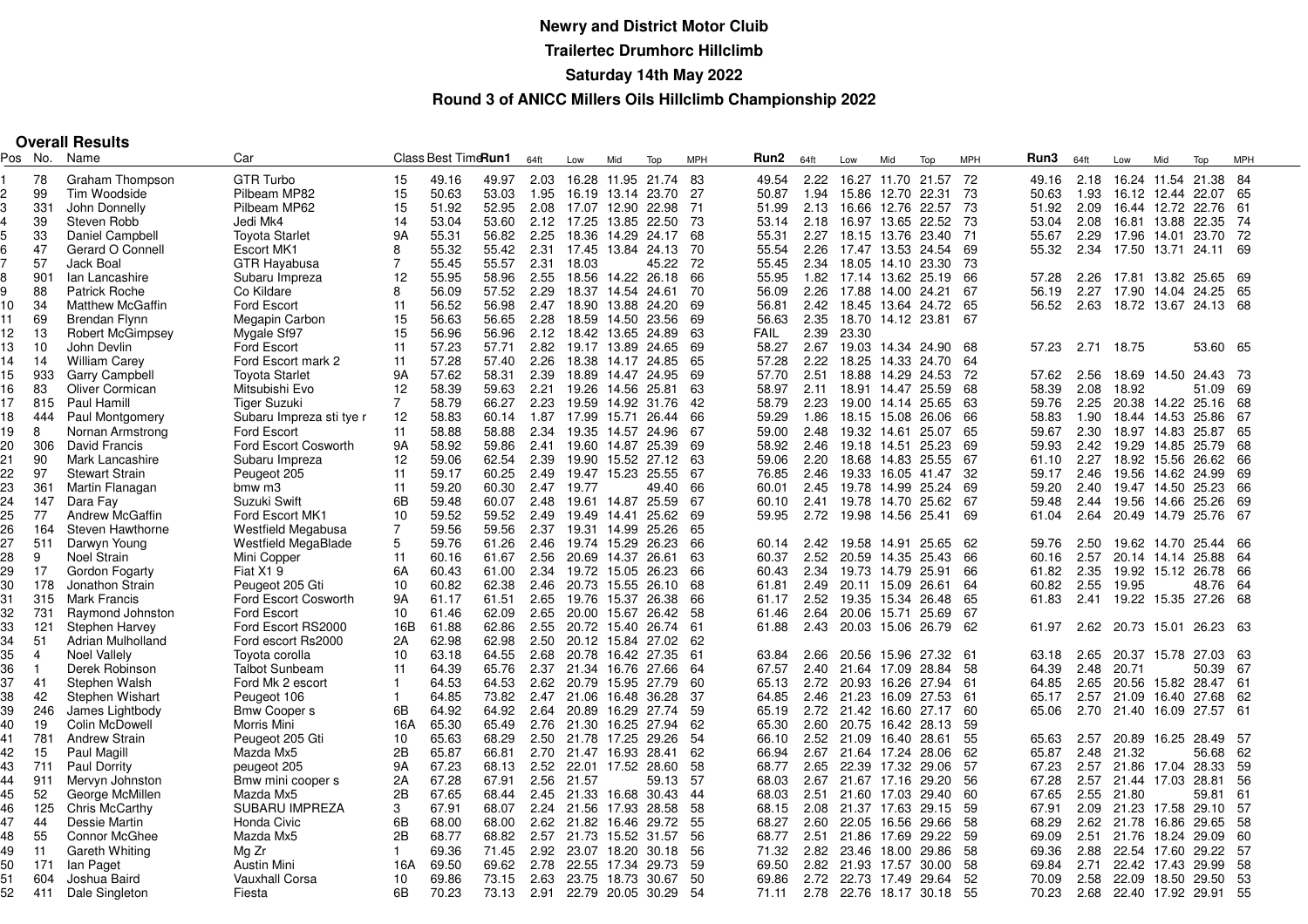### **Overall Results - Continued**

|       | 53 238 Alan Wallace   | Honda DelSol       |     | 70.62     |                                  |  |  | 70.62  2.64  22.97  18.02  29.63  58 |  |  |  |  | 73.82  2.64  23.59  19.22  31.01  55 |  |
|-------|-----------------------|--------------------|-----|-----------|----------------------------------|--|--|--------------------------------------|--|--|--|--|--------------------------------------|--|
|       | 54 169 Cameron Rawson | Morris Mini        |     | 16A 71.02 | 71.02 2.99 22.61 17.54 30.87 52  |  |  |                                      |  |  |  |  |                                      |  |
|       | 55 2 Robin Hillis     | BMW 2002 Ti Alpina |     | 16B 74.00 | 74.00 3.01 24.82 18.84 30.34 53  |  |  | 74.74 2.88 24.58 18.83 31.33 50      |  |  |  |  |                                      |  |
|       | 56 64 David Hawthorne | Westfield Megabusa |     | 94.94     | 101.16 2.25 18.46 14.76 67.94 20 |  |  | 94.94 2.77 33.34 21.56 40.04 27      |  |  |  |  |                                      |  |
|       | 57 134 Ryan McGimpsey | Jedi Mk1           |     |           |                                  |  |  |                                      |  |  |  |  |                                      |  |
| 58 81 | Gerry McGarrity       | Mini               | 16A |           |                                  |  |  |                                      |  |  |  |  |                                      |  |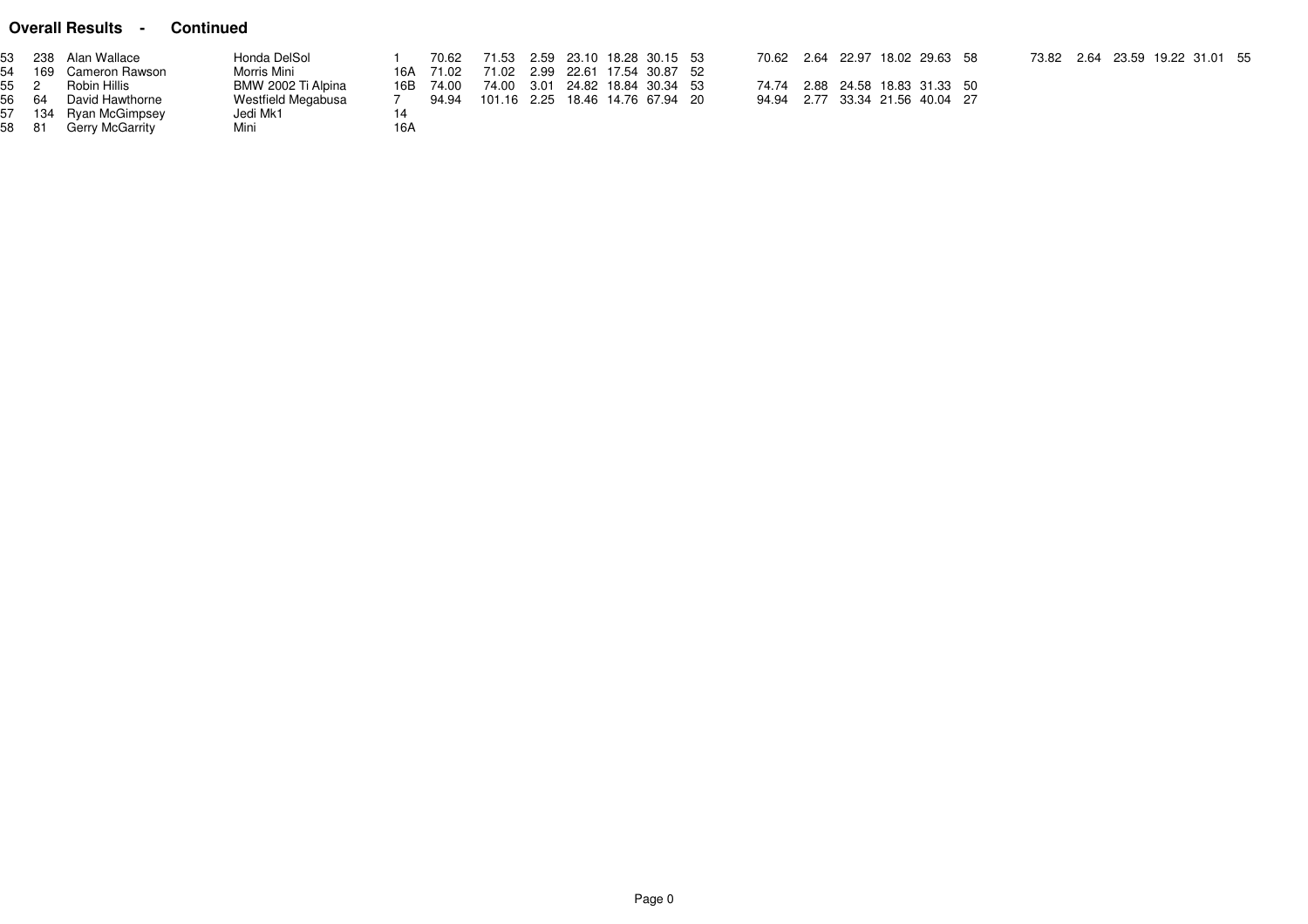### **Newry and District Motor Cluib Trailertec Drumhorc HillclimbSaturday 14th May 2022Round 3 of ANICC Millers Oils Hillclimb Championship 2022**

### **Class 1 Road Going Series Production Cars up to 1700cc 2WD only**

|     |     | Class Record Stephen Walsh Ford Escort 65.38 sec 2017                 |                            |       |       |       |                  |
|-----|-----|-----------------------------------------------------------------------|----------------------------|-------|-------|-------|------------------|
| Pos | No. | Name                                                                  | Car                        | Run 1 | Run 2 | Run 3 | <b>Best Time</b> |
|     | 41  | Stephen Walsh                                                         | Ford Mk 2 escort           | 64.53 | 65.13 | 64.85 | 64.53            |
|     | 42  | Stephen Wishart                                                       | Peugeot 106                | 73.82 | 64.85 | 65.17 | 64.85            |
|     | 11  | Gareth Whiting                                                        | Mg Zr                      | 71.45 | 71.32 | 69.36 | 69.36            |
|     | 238 | Alan Wallace                                                          | Honda DelSol               | 71.53 | 70.62 | 73.82 | 70.62            |
|     |     |                                                                       |                            |       |       |       |                  |
|     |     | Class 2A Road Going Series Production Cars over 1700cc 2 WD only      |                            |       |       |       |                  |
|     |     | Class Record Richard Walsh Alpine GTA 60.69 secs 2012                 |                            |       |       |       |                  |
| Pos | No. | Name                                                                  | Car                        | Run 1 | Run 2 | Run 3 | <b>Best Time</b> |
|     | 51  | <b>Adrian Mulholland</b>                                              | Ford escort Rs2000         | 62.98 |       |       | 62.98            |
|     | 911 | Mervyn Johnston                                                       | Bmw mini cooper s          | 67.91 | 68.03 | 67.28 | 67.28            |
|     |     |                                                                       |                            |       |       |       |                  |
|     |     | <b>Class 2B Road Going Series Production Cars Mazda MX5 Challenge</b> |                            |       |       |       |                  |
|     |     | Class Record Kevin McNamee Mazda MX5 67.98 sec 2019                   |                            |       |       |       |                  |
| Pos | No. | Name                                                                  | Car                        | Run 1 | Run 2 | Run 3 | <b>Best Time</b> |
|     | 15  | Paul Magill                                                           | Mazda Mx5                  | 66.81 | 66.94 | 65.87 | 65.87            |
|     | 52  | George McMillen                                                       | Mazda Mx5                  | 68.44 | 68.03 | 67.65 | 67.65            |
|     | 55  | Connor McGhee                                                         | Mazda Mx5                  | 68.82 | 68.77 | 69.09 | 68.77            |
|     |     |                                                                       |                            |       |       |       |                  |
|     |     | <b>Class 3 Road Going Series Production Cars 4WD</b>                  |                            |       |       |       |                  |
|     |     | Class Record Ivan McCullough Nissan GTR 55.85 secs 2016               |                            |       |       |       |                  |
| Pos | No. | Name                                                                  | Car                        | Run 1 | Run 2 | Run 3 | <b>Best Time</b> |
|     |     |                                                                       | SUBARU IMPREZA             |       |       |       |                  |
|     | 125 | Chris McCarthy                                                        |                            | 68.07 | 68.15 | 67.91 | 67.91            |
|     |     |                                                                       |                            |       |       |       |                  |
|     |     | <b>Class 5 All other Road Going Specialist Production Cars</b>        |                            |       |       |       |                  |
|     | No. | Class Record Robert Davidson MEV Rocket 59.78 sec 2016<br>Name        | Car                        | Run 1 | Run 2 | Run 3 | <b>Best Time</b> |
| Pos |     |                                                                       |                            |       |       |       |                  |
|     | 511 | Darwyn Young                                                          | <b>Westfield MegaBlade</b> | 61.26 | 60.14 | 59.76 | 59.76            |
|     |     |                                                                       |                            |       |       |       |                  |
|     |     | Class 6A Modified Series Production Cars 8 valve 2WD only             |                            |       |       |       |                  |
|     |     | Class Record Gordon fogarty Fiat x1 9 60.56 secs 2018                 |                            |       |       |       |                  |
| Pos | No. | Name                                                                  | Car                        | Run 1 | Run 2 | Run 3 | <b>Best Time</b> |
|     | 17  | Gordon Fogarty                                                        | Fiat X19                   | 61.00 | 60.43 | 61.82 | 60.43            |
|     |     |                                                                       |                            |       |       |       |                  |
|     |     | <b>Class 6B Modified Series Production Cars Multivalve 2WD only</b>   |                            |       |       |       |                  |
|     |     | Class Record Scott Singleton Vauxhall Nova 61.86 secs 2018            |                            |       |       |       |                  |
| Pos | No. | Name                                                                  | Car                        | Run 1 | Run 2 | Run 3 | <b>Best Time</b> |
|     | 147 | Dara Fay                                                              | Suzuki Swift               | 60.07 | 60.10 | 59.48 | 59.48            |
|     | 246 | James Lightbody                                                       | <b>Bmw Cooper s</b>        | 64.92 | 65.19 | 65.06 | 64.92            |
|     | 44  | Dessie Martin                                                         | Honda Civic                | 68.00 | 68.27 | 68.29 | 68.00            |
|     | 411 | Dale Singleton                                                        | Fiesta                     | 73.13 | 71.11 | 70.23 | 70.23            |
|     |     |                                                                       |                            |       |       |       |                  |
|     |     | <b>Class 7 Modified Specialist Production Cars 2WD only</b>           |                            |       |       |       |                  |
|     |     | Class Record David McClurg Locust 57.44 secs 2019                     |                            |       |       |       |                  |
| Pos | No. | Name                                                                  | Car                        | Run 1 | Run 2 | Run 3 | <b>Best Time</b> |
|     |     |                                                                       |                            |       |       |       |                  |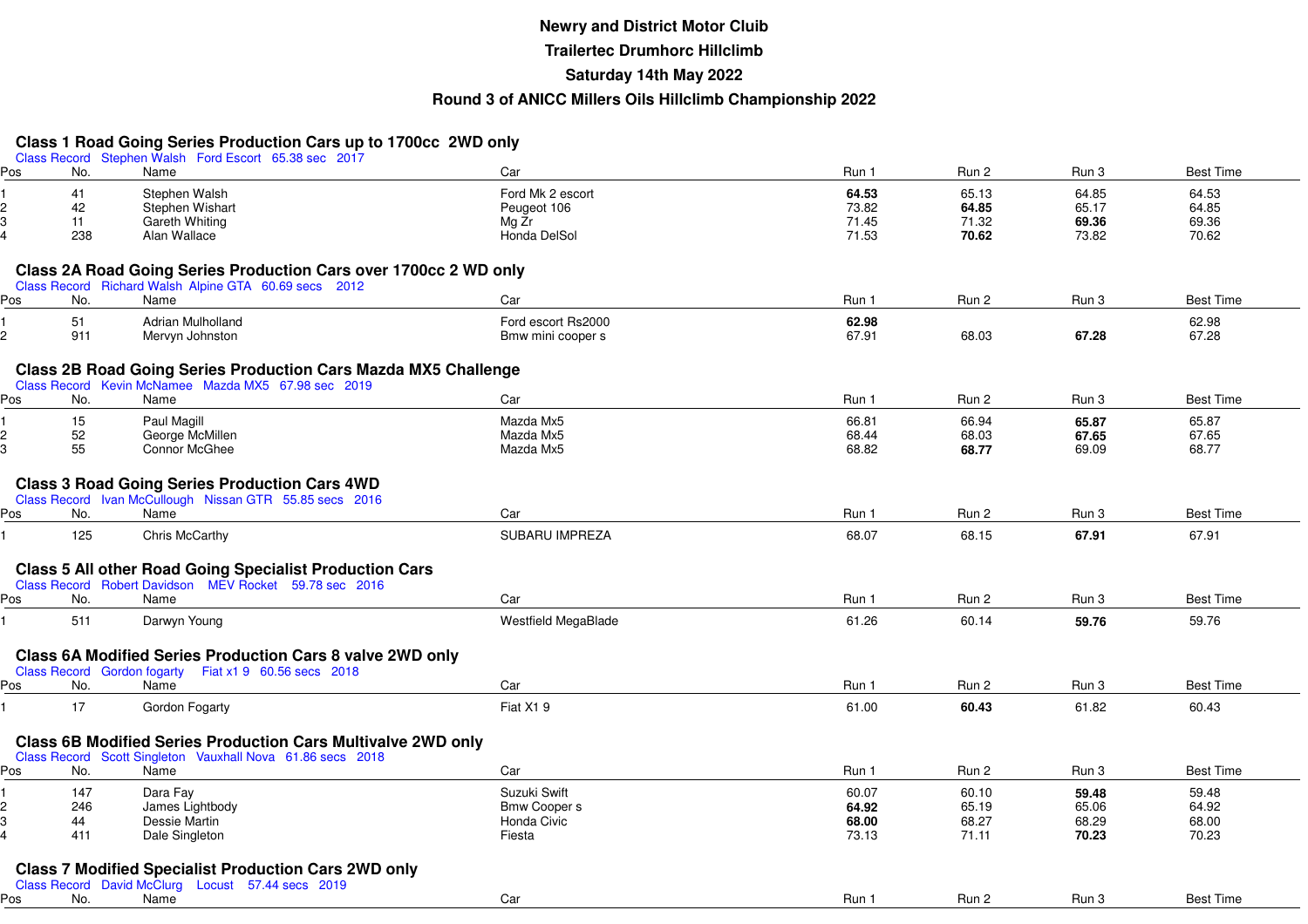|     | 57           | Jack Boal                                                                                                              | <b>GTR Hayabusa</b>        | 55.57          | 55.45 |       | 55.45            |  |
|-----|--------------|------------------------------------------------------------------------------------------------------------------------|----------------------------|----------------|-------|-------|------------------|--|
|     | 815          | Paul Hamill                                                                                                            | Tiger Suzuki               | 66.27          | 58.79 | 59.76 | 58.79            |  |
|     | 164          | Steven Hawthorne                                                                                                       | Westfield Megabusa         | 59.56          |       |       | 59.56            |  |
|     | 511          | Darwyn Young                                                                                                           | <b>Westfield MegaBlade</b> | 61.26          | 60.14 | 59.76 | 59.76            |  |
|     | 64           | David Hawthorne                                                                                                        | Westfield Megabusa         | 101.16         | 94.94 |       | 94.94            |  |
|     |              |                                                                                                                        |                            |                |       |       |                  |  |
|     |              | Class 8 Sports Libre Special Saloon Cars up to 1400cc 2WD only.<br>Class Record Roger Gage Maguire Mini 56.49 sec 2015 |                            |                |       |       |                  |  |
| Pos | No.          | Name                                                                                                                   | Car                        | Run 1          | Run 2 | Run 3 | <b>Best Time</b> |  |
|     | 47           | Gerard O Connell                                                                                                       | Escort MK1                 | 55.42          | 55.54 | 55.32 | 55.32            |  |
|     | 88           | <b>Patrick Roche</b>                                                                                                   | Co Kildare                 | 57.52          | 56.09 | 56.19 | 56.09            |  |
|     |              |                                                                                                                        |                            |                |       |       |                  |  |
|     |              | Class 9A Sports Libre Saloon Sports GT Cars 2WD only                                                                   |                            |                |       |       |                  |  |
|     |              | Class Record Gerard O Connell Escort 56.49 sec 2016                                                                    |                            |                |       |       |                  |  |
| Pos | No.          | Name                                                                                                                   | Car                        | Run 1          | Run 2 | Run 3 | <b>Best Time</b> |  |
|     | 33           | Daniel Campbell                                                                                                        | <b>Toyota Starlet</b>      | 56.82          | 55.31 | 55.67 | 55.31            |  |
|     | 933          | Garry Campbell                                                                                                         | <b>Toyota Starlet</b>      | 58.31          | 57.70 | 57.62 | 57.62            |  |
|     | 306          | David Francis                                                                                                          | Ford Escort Cosworth       | 59.86          | 58.92 | 59.93 | 58.92            |  |
|     | 315          | <b>Mark Francis</b>                                                                                                    | Ford Escort Cosworth       | 61.51          | 61.17 | 61.83 | 61.17            |  |
|     | 711          | <b>Paul Dorrity</b>                                                                                                    | peugeot 205                | 68.13          | 68.77 | 67.23 | 67.23            |  |
|     |              |                                                                                                                        |                            |                |       |       |                  |  |
|     |              | Class 10 Sports Libre Rally Cars up to 1650cc 2WD only<br>Class Record Alan Cassells Peugeot 106 58.61 secs 2018       |                            |                |       |       |                  |  |
| Pos | No.          | Name                                                                                                                   | Car                        | Run 1          | Run 2 | Run 3 | <b>Best Time</b> |  |
|     | 77           | Andrew McGaffin                                                                                                        | Ford Escort MK1            |                | 59.95 | 61.04 | 59.52            |  |
|     | 178          | Jonathon Strain                                                                                                        | Peugeot 205 Gti            | 59.52<br>62.38 | 61.81 | 60.82 | 60.82            |  |
|     | 731          | Raymond Johnston                                                                                                       | Ford Escort                | 62.09          | 61.46 |       | 61.46            |  |
|     | 4            | Noel Vallely                                                                                                           | Toyota corolla             | 64.55          | 63.84 | 63.18 | 63.18            |  |
|     | 781          | <b>Andrew Strain</b>                                                                                                   | Peugeot 205 Gti            | 68.29          | 66.10 | 65.63 | 65.63            |  |
|     | 604          | Joshua Baird                                                                                                           | <b>Vauxhall Corsa</b>      | 73.15          | 69.86 | 70.09 | 69.86            |  |
|     |              |                                                                                                                        |                            |                |       |       |                  |  |
|     |              | Class 11 Sports Libre Rally Cars over 1650cc 2WD only                                                                  |                            |                |       |       |                  |  |
|     |              | Class Record Wesley Patterson Ford Escort RS 57.05 sec 2010                                                            |                            |                |       |       |                  |  |
| Pos | No.          | Name                                                                                                                   | Car                        | Run 1          | Run 2 | Run 3 | <b>Best Time</b> |  |
|     | 34           | <b>Matthew McGaffin</b>                                                                                                | Ford Escort                | 56.98          | 56.81 | 56.52 | 56.52            |  |
|     | 10           | John Devlin                                                                                                            | Ford Escort                | 57.71          | 58.27 | 57.23 | 57.23            |  |
|     | 14           | <b>William Carey</b>                                                                                                   | Ford Escort mark 2         | 57.40          | 57.28 |       | 57.28            |  |
|     | 8            | Nornan Armstrong                                                                                                       | Ford Escort                | 58.88          | 59.00 | 59.67 | 58.88            |  |
|     | 97           | <b>Stewart Strain</b>                                                                                                  | Peugeot 205                | 60.25          | 76.85 | 59.17 | 59.17            |  |
|     | 361          | Martin Flanagan                                                                                                        | bmw m3                     | 60.30          | 60.01 | 59.20 | 59.20            |  |
|     | 9            | Noel Strain                                                                                                            | Mini Copper                | 61.67          | 60.37 | 60.16 | 60.16            |  |
|     | $\mathbf{1}$ | Derek Robinson                                                                                                         | <b>Talbot Sunbeam</b>      | 65.76          | 67.57 | 64.39 | 64.39            |  |
|     |              | Class 12 All other 4WD Sports Libre Cars                                                                               |                            |                |       |       |                  |  |
|     |              | Class Record Kenny McKinstry Subaru WRC 55.20 secs 2017                                                                |                            |                |       |       |                  |  |
| Pos | No.          | Name                                                                                                                   | Car                        | Run 1          | Run 2 | Run 3 | <b>Best Time</b> |  |
|     | 901          | Ian Lancashire                                                                                                         | Subaru Impreza             | 58.96          | 55.95 | 57.28 | 55.95            |  |
|     | 83           | Oliver Cormican                                                                                                        | Mitsubishi Evo             | 59.63          | 58.97 | 58.39 | 58.39            |  |
|     | 444          | Paul Montgomery                                                                                                        | Subaru Impreza sti tye r   | 60.14          | 59.29 | 58.83 | 58.83            |  |
|     | 90           | Mark Lancashire                                                                                                        | Subaru Impreza             | 62.54          | 59.06 | 61.10 | 59.06            |  |
|     |              |                                                                                                                        |                            |                |       |       |                  |  |